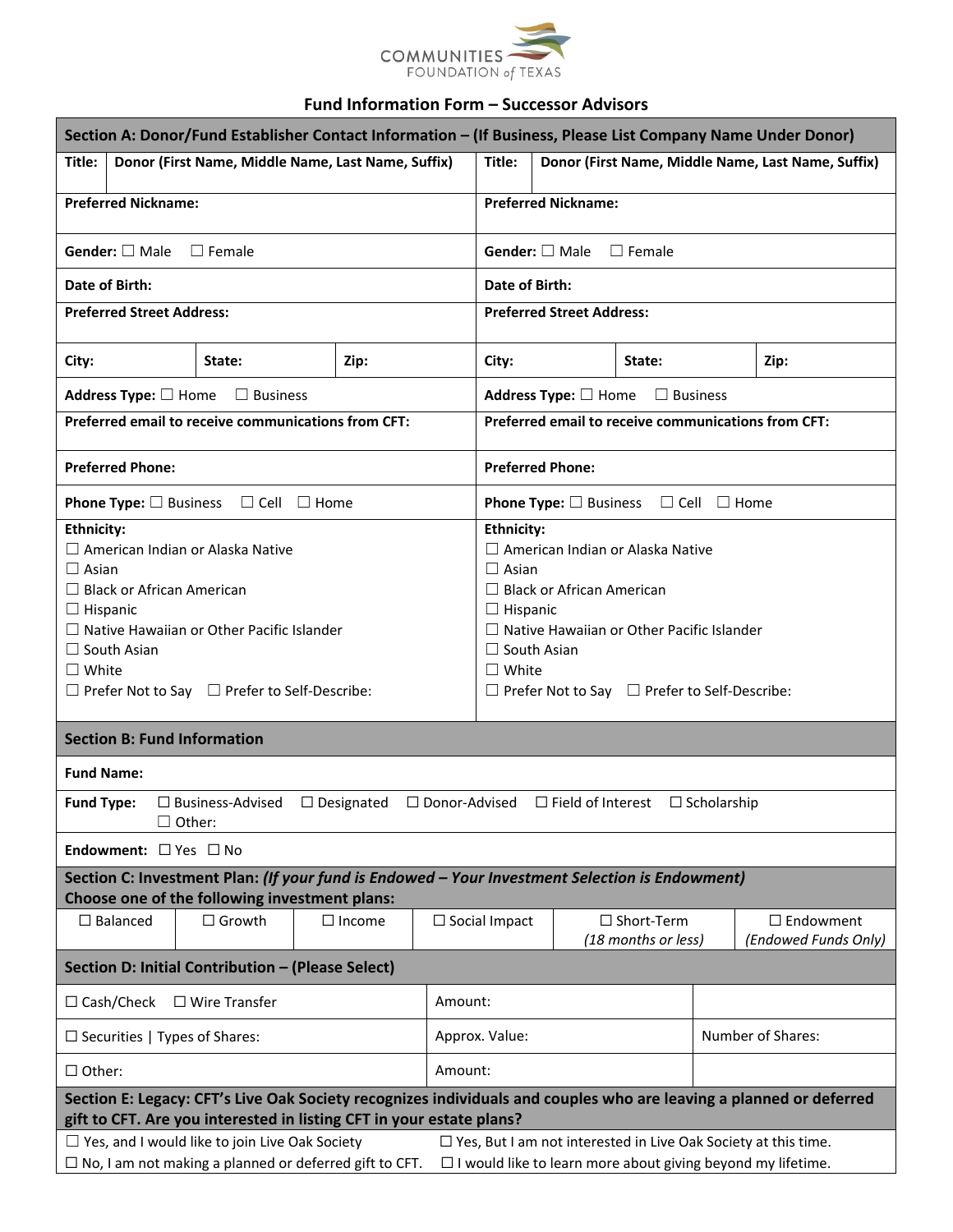

| Website, in publications, or other CFT materials that contain fund names.                                                                                                                          |                                      |                                              |                                                            |      | Section F: Recognition: Choose one of the following options to identify your preference for being listed on CFT's     |  |  |
|----------------------------------------------------------------------------------------------------------------------------------------------------------------------------------------------------|--------------------------------------|----------------------------------------------|------------------------------------------------------------|------|-----------------------------------------------------------------------------------------------------------------------|--|--|
| $\Box$ Print Fund Name Only                                                                                                                                                                        |                                      | TDo Not Print Fund Name                      |                                                            |      |                                                                                                                       |  |  |
| Section G: Grant Acknowledgement: Please choose how you would like to be listed on grant payments to<br>nonprofits for acknowledgment purposes. (Fund name will always be listed unless anonymous) |                                      |                                              |                                                            |      |                                                                                                                       |  |  |
| $\Box$ Fund Name Only                                                                                                                                                                              |                                      | $\Box$ Donor Name(s)                         |                                                            |      | $\Box$ Fund and Donor(s) are Anonymous                                                                                |  |  |
| <b>Address Preference:</b>                                                                                                                                                                         |                                      | $\Box$ Preferred Address $\Box$ No Address   | $\Box$ Other Address:                                      |      |                                                                                                                       |  |  |
| fund agreement                                                                                                                                                                                     |                                      |                                              |                                                            |      | Section H: Philanthropic Interests: Please select any areas of philanthropic giving or organizations to list in your  |  |  |
| $\Box$ Animals                                                                                                                                                                                     | □ Arts & Culture & Humanities        |                                              | $\Box$ Community Improvement                               |      | $\Box$ Domestic/Family Violence<br>& Advocacy                                                                         |  |  |
| $\Box$ Economic/Financial<br>Insecurity/Poverty                                                                                                                                                    | $\Box$ Education & Literacy          |                                              | □ Employment & Workforce<br>Development                    |      | □ Environment &<br>Conservation                                                                                       |  |  |
| $\Box$ Healthcare                                                                                                                                                                                  |                                      | $\Box$ Housing, Shelter, & Homelessness      | □ Human Rights, Civil Rights<br>& Advocacy                 |      | $\Box$ Human Trafficking &<br>Exploitation                                                                            |  |  |
| □ Hunger, Food Access<br>& Nutrition                                                                                                                                                               | $\Box$ Immigrants & Refugees         |                                              | $\Box$ Intellectual &<br><b>Development Disabilities</b>   |      | □ Justice-Involved Adults or<br>Youth                                                                                 |  |  |
| $\Box$ LGBTQIA                                                                                                                                                                                     | $\Box$ Medical & Scientific Research |                                              | $\Box$ Mental & Behavioral<br>Health                       |      | $\Box$ Public Safety                                                                                                  |  |  |
| $\Box$ Racial Equity                                                                                                                                                                               | $\Box$ Religion/Spiritual Focus      |                                              | $\Box$ Seniors                                             |      | $\Box$ Social Services                                                                                                |  |  |
| $\Box$ Veterans                                                                                                                                                                                    | □ Women & Girls                      |                                              | □ Youth & Children                                         |      |                                                                                                                       |  |  |
| $\Box$ Other Philanthropic Areas (Please write):                                                                                                                                                   |                                      |                                              |                                                            |      |                                                                                                                       |  |  |
| information. (This could be a Professional Advisor or employee) Committee Members will be added on the<br>following pages.                                                                         |                                      |                                              |                                                            |      | Section I: Additional Authorization: The following individual(s) are also authorized to have access to fund financial |  |  |
| Title:                                                                                                                                                                                             |                                      | (First Name, Middle Name, Last Name, Suffix) |                                                            |      |                                                                                                                       |  |  |
| <b>Preferred email:</b>                                                                                                                                                                            |                                      |                                              |                                                            |      |                                                                                                                       |  |  |
| <b>Preferred Phone:</b>                                                                                                                                                                            |                                      |                                              | <b>Phone Type:</b> $\Box$ Business $\Box$ Cell $\Box$ Home |      |                                                                                                                       |  |  |
| <b>Preferred Street Address:</b>                                                                                                                                                                   |                                      |                                              |                                                            |      |                                                                                                                       |  |  |
| City:                                                                                                                                                                                              |                                      | State:                                       |                                                            | Zip: |                                                                                                                       |  |  |
| Address Type: $\Box$ Home                                                                                                                                                                          | $\Box$ Business                      |                                              |                                                            |      |                                                                                                                       |  |  |
| $\Box$ Access to financial reports and information<br><b>Permissions Granted:</b> $\Box$ Access to make grant recommendations                                                                      |                                      |                                              |                                                            |      |                                                                                                                       |  |  |
| <b>Section J: Signature(s)</b>                                                                                                                                                                     |                                      |                                              |                                                            |      |                                                                                                                       |  |  |
| Donor/Establisher Signature:<br>Date:                                                                                                                                                              |                                      |                                              |                                                            |      |                                                                                                                       |  |  |
| Donor/Establisher Signature:                                                                                                                                                                       |                                      |                                              |                                                            |      | Date:                                                                                                                 |  |  |
| Donor/Establisher Signature:<br>Date:                                                                                                                                                              |                                      |                                              |                                                            |      |                                                                                                                       |  |  |
| Donor/Establisher Signature:                                                                                                                                                                       |                                      |                                              |                                                            |      | Date:                                                                                                                 |  |  |

**Please continue to next page for Successor Advisor Information…**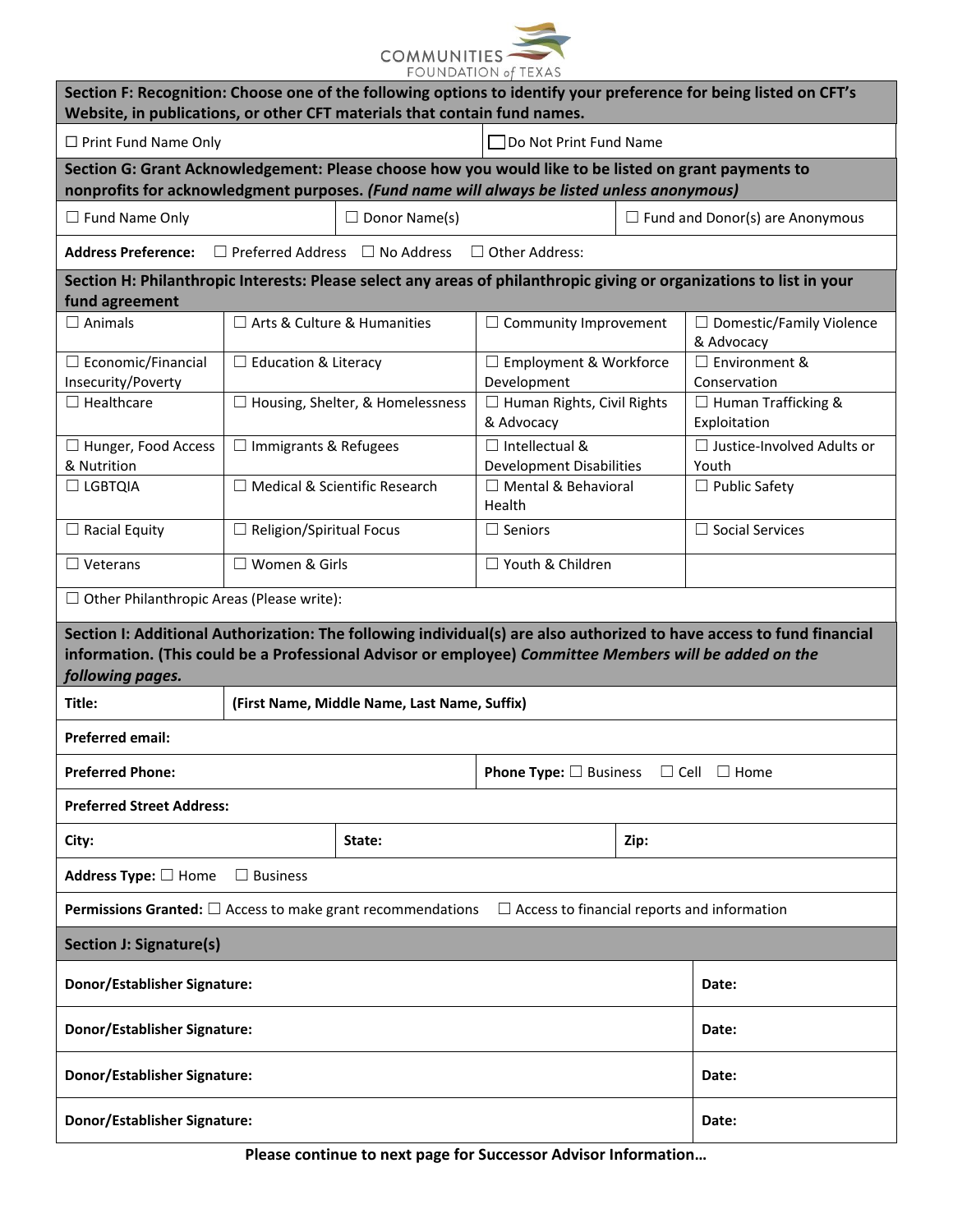

|                                                                             | Section K: Successor Advisors: Successor advisors must be listed in the fund agreement. Use as many pages as you |        |                                                                     |                                                  |  |  |  |  |
|-----------------------------------------------------------------------------|------------------------------------------------------------------------------------------------------------------|--------|---------------------------------------------------------------------|--------------------------------------------------|--|--|--|--|
| need for this section.                                                      |                                                                                                                  |        |                                                                     |                                                  |  |  |  |  |
| Successor Advisor (First Name, Middle Name, Last<br>Title:<br>Name, Suffix) |                                                                                                                  | Title: | Successor Advisor (First Name, Middle Name, Last<br>Name, Suffix)   |                                                  |  |  |  |  |
| <b>Preferred Nickname:</b>                                                  |                                                                                                                  |        | <b>Preferred Nickname:</b>                                          |                                                  |  |  |  |  |
| <b>Gender:</b> $\Box$ Male $\Box$ Female                                    |                                                                                                                  |        |                                                                     | <b>Gender:</b> $\Box$ Male $\Box$ Female         |  |  |  |  |
| Date of Birth:                                                              |                                                                                                                  |        | Date of Birth:                                                      |                                                  |  |  |  |  |
| <b>Preferred Street Address:</b>                                            |                                                                                                                  |        |                                                                     | <b>Preferred Street Address:</b>                 |  |  |  |  |
| City:                                                                       | State:                                                                                                           | Zip:   | City:<br>State:<br>Zip:                                             |                                                  |  |  |  |  |
| Address Type: $\Box$ Home $\Box$ Business                                   |                                                                                                                  |        | Address Type: $\Box$ Home $\Box$ Business                           |                                                  |  |  |  |  |
| Preferred email to receive communications from CFT:                         |                                                                                                                  |        | <b>Preferred email to receive communications from CFT:</b>          |                                                  |  |  |  |  |
| <b>Preferred Phone:</b>                                                     |                                                                                                                  |        | <b>Preferred Phone:</b>                                             |                                                  |  |  |  |  |
| <b>Phone Type:</b> $\square$ Business $\square$ Cell $\square$ Home         |                                                                                                                  |        | <b>Phone Type:</b> $\square$ Business $\square$ Cell $\square$ Home |                                                  |  |  |  |  |
| <b>Ethnicity:</b>                                                           |                                                                                                                  |        | <b>Ethnicity:</b>                                                   |                                                  |  |  |  |  |
| $\Box$ American Indian or Alaska Native                                     |                                                                                                                  |        |                                                                     | $\Box$ American Indian or Alaska Native          |  |  |  |  |
| $\Box$ Asian                                                                |                                                                                                                  |        |                                                                     | $\Box$ Asian                                     |  |  |  |  |
| $\Box$ Black or African American                                            |                                                                                                                  |        | $\Box$ Black or African American                                    |                                                  |  |  |  |  |
| $\Box$ Hispanic                                                             |                                                                                                                  |        | $\Box$ Hispanic                                                     |                                                  |  |  |  |  |
| $\Box$ Native Hawaiian or Other Pacific Islander                            |                                                                                                                  |        |                                                                     | $\Box$ Native Hawaiian or Other Pacific Islander |  |  |  |  |
| $\Box$ South Asian                                                          |                                                                                                                  |        |                                                                     | $\Box$ South Asian                               |  |  |  |  |
| $\Box$ White                                                                |                                                                                                                  |        |                                                                     | $\square$ White                                  |  |  |  |  |
| $\Box$ Prefer Not to Say $\Box$ Prefer to Self-Describe:                    |                                                                                                                  |        | $\Box$ Prefer Not to Say $\Box$ Prefer to Self-Describe:            |                                                  |  |  |  |  |
|                                                                             | Should receive communications from CFT (check one):                                                              |        | Should receive communications from CFT (check one):                 |                                                  |  |  |  |  |
| $\Box$ Yes or $\Box$ No                                                     |                                                                                                                  |        |                                                                     | $\Box$ Yes or $\Box$ No                          |  |  |  |  |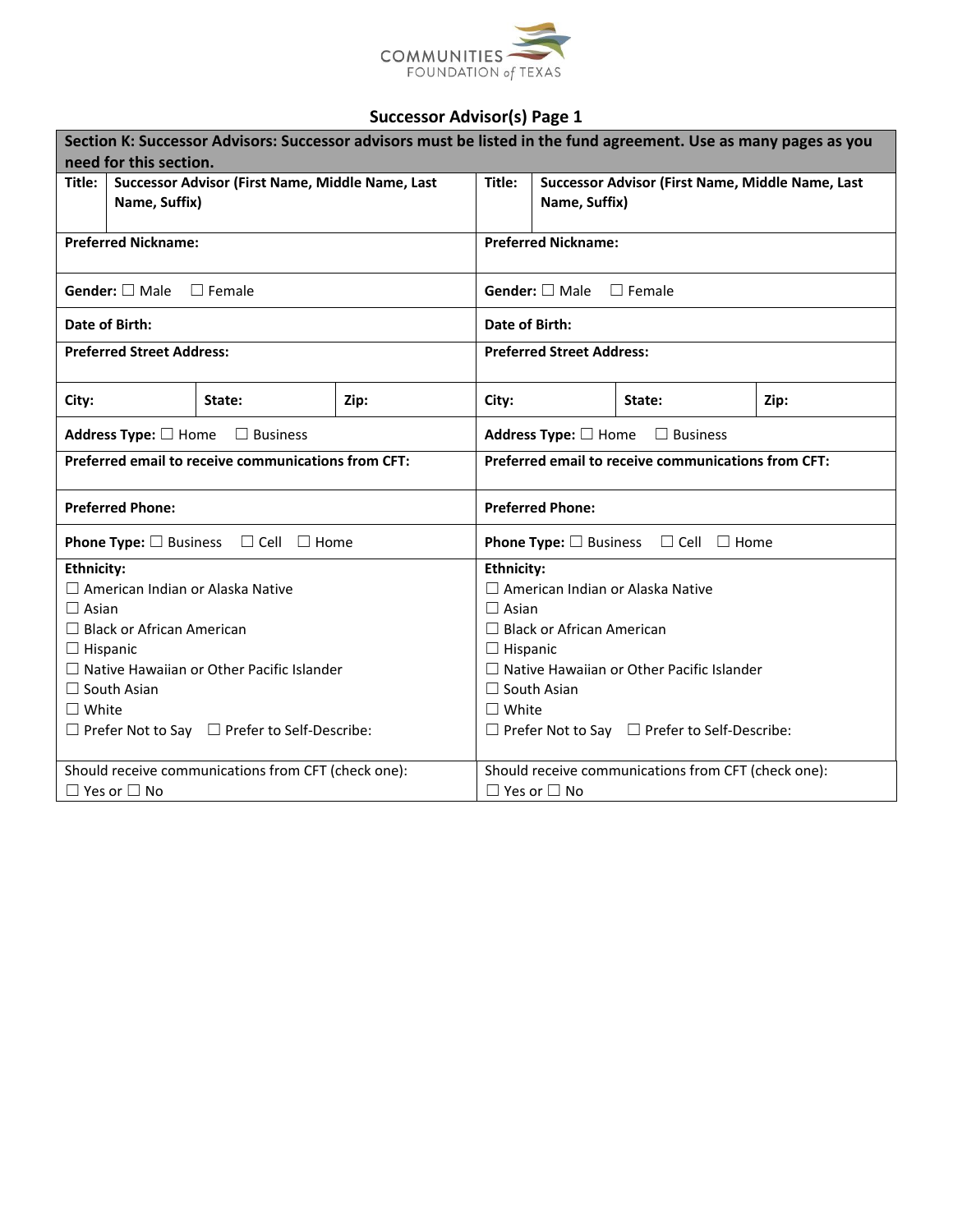

| Section K: Successor Advisors: Successor advisors must be listed in the fund agreement. Use as many pages as you |                                                     |                                                                     |                                                            |                                          |  |  |  |
|------------------------------------------------------------------------------------------------------------------|-----------------------------------------------------|---------------------------------------------------------------------|------------------------------------------------------------|------------------------------------------|--|--|--|
| need for this section.                                                                                           |                                                     |                                                                     |                                                            |                                          |  |  |  |
| Title:                                                                                                           | Successor Advisor (First Name, Middle Name, Last    |                                                                     | Title:<br>Successor Advisor (First Name, Middle Name, Last |                                          |  |  |  |
| Name, Suffix)                                                                                                    |                                                     |                                                                     |                                                            | Name, Suffix)                            |  |  |  |
| <b>Preferred Nickname:</b>                                                                                       |                                                     |                                                                     | <b>Preferred Nickname:</b>                                 |                                          |  |  |  |
|                                                                                                                  |                                                     |                                                                     |                                                            |                                          |  |  |  |
| Gender: $\square$ Male $\square$ Female                                                                          |                                                     |                                                                     |                                                            | <b>Gender:</b> $\Box$ Male $\Box$ Female |  |  |  |
| Date of Birth:                                                                                                   |                                                     |                                                                     | Date of Birth:                                             |                                          |  |  |  |
| <b>Preferred Street Address:</b>                                                                                 |                                                     |                                                                     |                                                            | <b>Preferred Street Address:</b>         |  |  |  |
| City:                                                                                                            | State:                                              | Zip:                                                                | City:<br>State:<br>Zip:                                    |                                          |  |  |  |
| Address Type: $\Box$ Home $\Box$ Business                                                                        |                                                     | Address Type: $\Box$ Home $\Box$ Business                           |                                                            |                                          |  |  |  |
|                                                                                                                  | Preferred email to receive communications from CFT: |                                                                     | Preferred email to receive communications from CFT:        |                                          |  |  |  |
| <b>Preferred Phone:</b>                                                                                          |                                                     | <b>Preferred Phone:</b>                                             |                                                            |                                          |  |  |  |
| <b>Phone Type:</b> $\square$ Business $\square$ Cell $\square$ Home                                              |                                                     | <b>Phone Type:</b> $\square$ Business $\square$ Cell $\square$ Home |                                                            |                                          |  |  |  |
| <b>Ethnicity:</b>                                                                                                |                                                     |                                                                     | <b>Ethnicity:</b>                                          |                                          |  |  |  |
| $\Box$ American Indian or Alaska Native                                                                          |                                                     |                                                                     | $\Box$ American Indian or Alaska Native                    |                                          |  |  |  |
| $\Box$ Asian                                                                                                     |                                                     |                                                                     | $\Box$ Asian                                               |                                          |  |  |  |
| $\Box$ Black or African American                                                                                 |                                                     |                                                                     | $\Box$ Black or African American                           |                                          |  |  |  |
| $\Box$ Hispanic                                                                                                  |                                                     |                                                                     | $\Box$ Hispanic                                            |                                          |  |  |  |
| $\Box$ Native Hawaiian or Other Pacific Islander                                                                 |                                                     |                                                                     | $\Box$ Native Hawaiian or Other Pacific Islander           |                                          |  |  |  |
| $\Box$ South Asian                                                                                               |                                                     |                                                                     | $\Box$ South Asian                                         |                                          |  |  |  |
| $\Box$ White                                                                                                     |                                                     |                                                                     | $\Box$ White                                               |                                          |  |  |  |
| $\Box$ Prefer Not to Say $\Box$ Prefer to Self-Describe:                                                         |                                                     | $\Box$ Prefer Not to Say $\Box$ Prefer to Self-Describe:            |                                                            |                                          |  |  |  |
|                                                                                                                  | Should receive communications from CFT (check one): |                                                                     | Should receive communications from CFT (check one):        |                                          |  |  |  |
| $\Box$ Yes or $\Box$ No                                                                                          |                                                     |                                                                     | $\Box$ Yes or $\Box$ No                                    |                                          |  |  |  |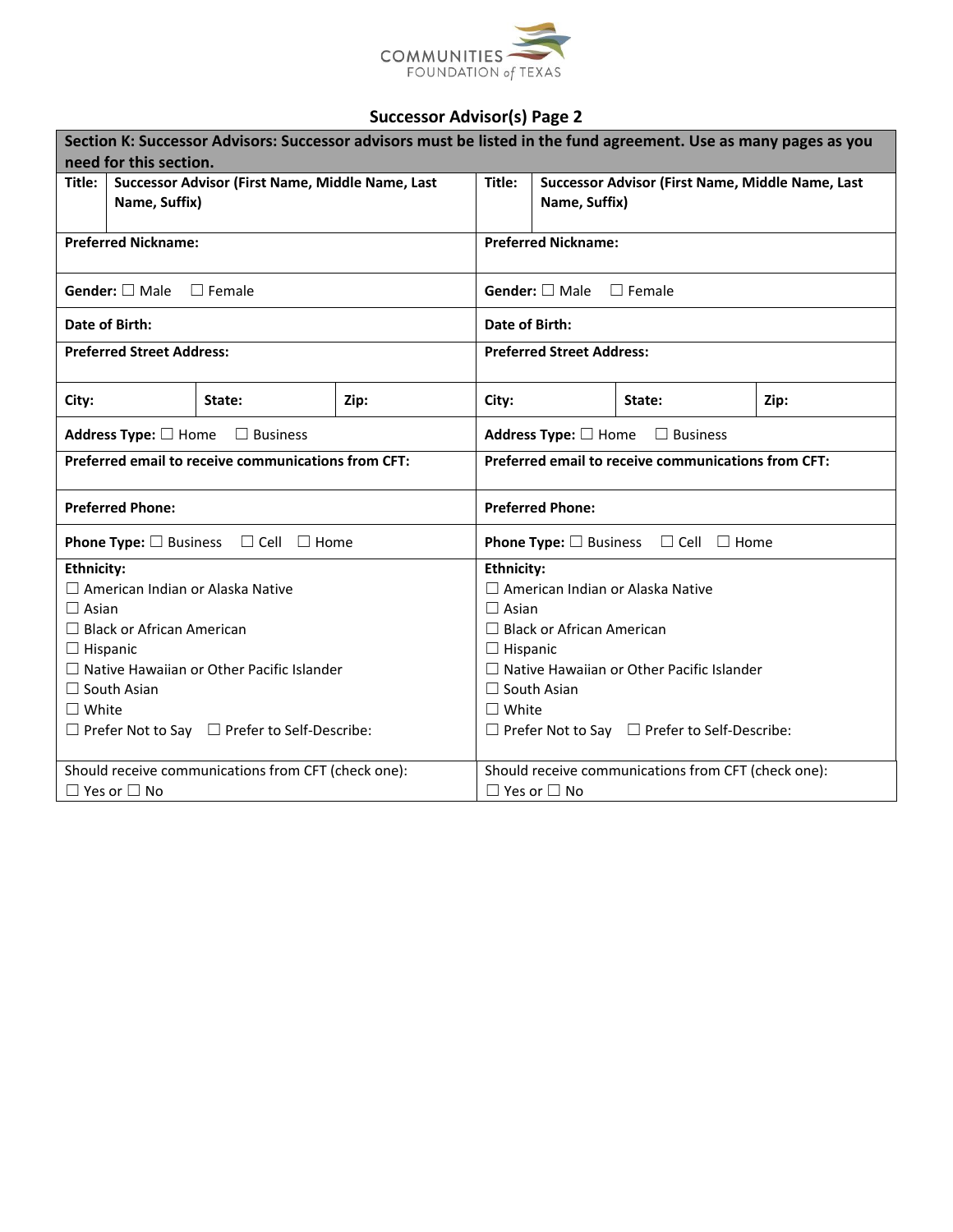

| Section K: Successor Advisors: Successor advisors must be listed in the fund agreement. Use as many pages as you |                                                          |                                                                     |                                                            |                                          |  |  |  |
|------------------------------------------------------------------------------------------------------------------|----------------------------------------------------------|---------------------------------------------------------------------|------------------------------------------------------------|------------------------------------------|--|--|--|
| need for this section.                                                                                           |                                                          |                                                                     |                                                            |                                          |  |  |  |
| Title:                                                                                                           | Successor Advisor (First Name, Middle Name, Last         |                                                                     | Title:<br>Successor Advisor (First Name, Middle Name, Last |                                          |  |  |  |
| Name, Suffix)                                                                                                    |                                                          |                                                                     |                                                            | Name, Suffix)                            |  |  |  |
| <b>Preferred Nickname:</b>                                                                                       |                                                          |                                                                     | <b>Preferred Nickname:</b>                                 |                                          |  |  |  |
|                                                                                                                  |                                                          |                                                                     |                                                            |                                          |  |  |  |
| Gender: $\square$ Male $\square$ Female                                                                          |                                                          |                                                                     |                                                            | <b>Gender:</b> $\Box$ Male $\Box$ Female |  |  |  |
| Date of Birth:                                                                                                   |                                                          |                                                                     | Date of Birth:                                             |                                          |  |  |  |
| <b>Preferred Street Address:</b>                                                                                 |                                                          |                                                                     |                                                            | <b>Preferred Street Address:</b>         |  |  |  |
| City:                                                                                                            | State:                                                   | Zip:                                                                | City:<br>State:<br>Zip:                                    |                                          |  |  |  |
| Address Type: $\Box$ Home $\Box$ Business                                                                        |                                                          | Address Type: $\Box$ Home $\Box$ Business                           |                                                            |                                          |  |  |  |
| Preferred email to receive communications from CFT:                                                              |                                                          | <b>Preferred email to receive communications from CFT:</b>          |                                                            |                                          |  |  |  |
| <b>Preferred Phone:</b>                                                                                          |                                                          | <b>Preferred Phone:</b>                                             |                                                            |                                          |  |  |  |
| <b>Phone Type:</b> $\square$ Business $\square$ Cell $\square$ Home                                              |                                                          | <b>Phone Type:</b> $\square$ Business $\square$ Cell $\square$ Home |                                                            |                                          |  |  |  |
| <b>Ethnicity:</b>                                                                                                |                                                          |                                                                     | <b>Ethnicity:</b>                                          |                                          |  |  |  |
| $\Box$ American Indian or Alaska Native                                                                          |                                                          |                                                                     | $\Box$ American Indian or Alaska Native                    |                                          |  |  |  |
| $\Box$ Asian                                                                                                     |                                                          |                                                                     | $\Box$ Asian                                               |                                          |  |  |  |
| $\Box$ Black or African American                                                                                 |                                                          |                                                                     | $\Box$ Black or African American                           |                                          |  |  |  |
| $\Box$ Hispanic                                                                                                  |                                                          |                                                                     | $\Box$ Hispanic                                            |                                          |  |  |  |
| $\Box$ Native Hawaiian or Other Pacific Islander                                                                 |                                                          |                                                                     | $\Box$ Native Hawaiian or Other Pacific Islander           |                                          |  |  |  |
| $\Box$ South Asian                                                                                               |                                                          |                                                                     | $\Box$ South Asian                                         |                                          |  |  |  |
| $\Box$ White                                                                                                     |                                                          |                                                                     | $\Box$ White                                               |                                          |  |  |  |
|                                                                                                                  | $\Box$ Prefer Not to Say $\Box$ Prefer to Self-Describe: |                                                                     | $\Box$ Prefer Not to Say $\Box$ Prefer to Self-Describe:   |                                          |  |  |  |
|                                                                                                                  | Should receive communications from CFT (check one):      |                                                                     | Should receive communications from CFT (check one):        |                                          |  |  |  |
| $\Box$ Yes or $\Box$ No                                                                                          |                                                          |                                                                     | $\Box$ Yes or $\Box$ No                                    |                                          |  |  |  |